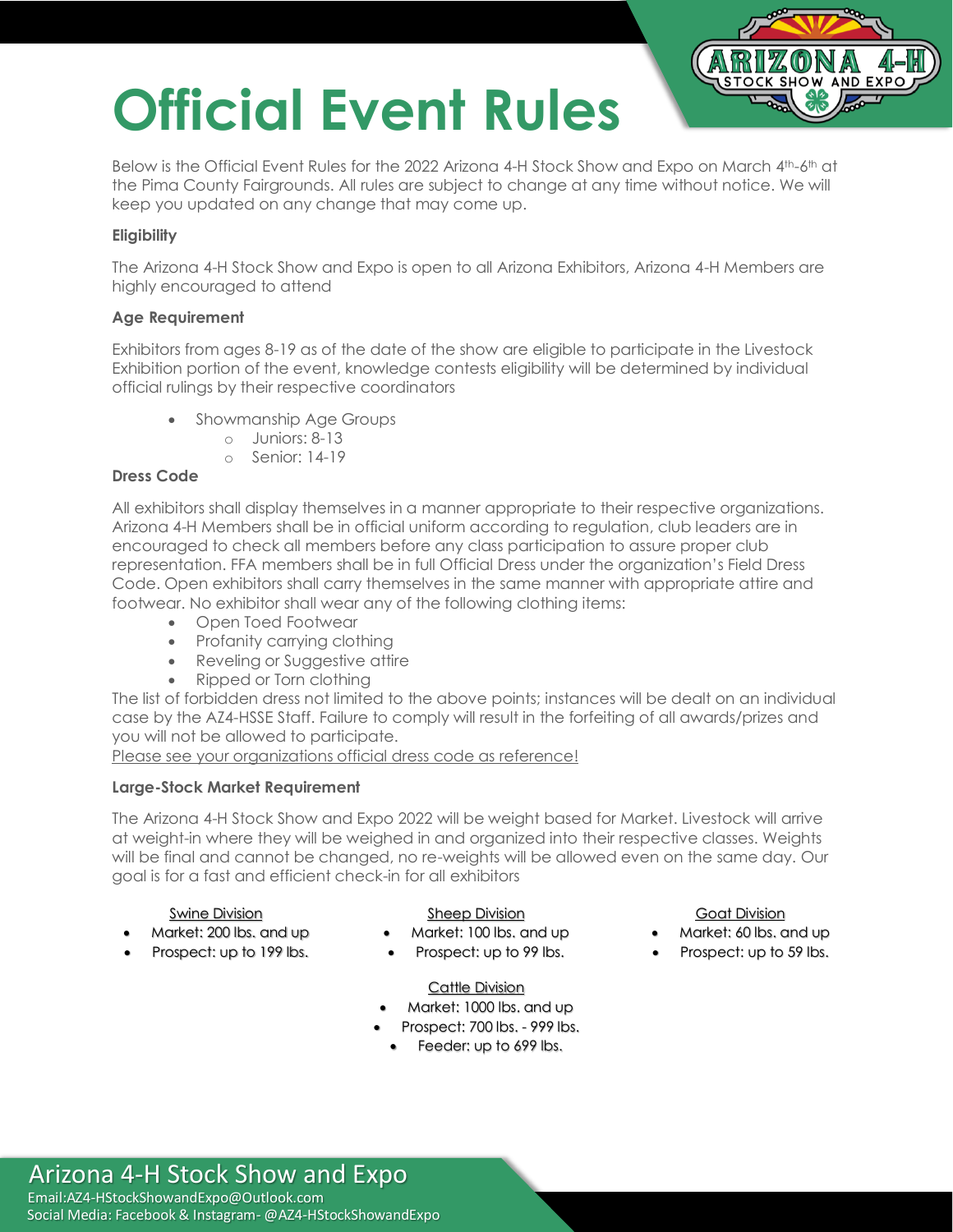

#### **Large Stock Rules and Limitations**

All exhibitors will be subject to the Nations Show Ring Code of Conduct (Next Page). This policy will be highly enforced by all AZ4-HSSE Team Members and Coordinators. Exhibitors should take this opportunity to practice preparing their project the same way they would for their fair or endshow. This is a zero tolerance ruling that is taken seriously to assure a fair and safe environment. Exhibitors will be able to bring as many show projects as they wish to participate, only one project will be counted towards their points (if applicable).

- **Each exhibitor will be responsible to attend each class on time with each project they bring. No late arrivals will be allowed to allow a smooth and fast flow of classes.**
- **Announcers will call out absent exhibitor's name twice if they are not present at the time of roll call. If an exhibitor has not arrived by then, they will be disqualified for that class. No Exceptions!**
- If an exhibitor has multiple projects, it is the exhibitor's responsibility to alert a AZ4-HSSE Team Member of a schedule conflict with ample time to correct the conflict. AZ4-HSSE Team Members will be reviewing schedule to assure this does not occur, should this happen then we will see what is possible. There is no guarantee that a solution is possible, but we will do our best withing fair and reasonable means. This serves as a warning about bring multiple animals, if no fair and reasonable solution is found then unfortunately exhibitor will have to forfeit one of their conflicting classes. No refunds will be issued
- **Our goal is for a smooth and fast transition of classes!** AZ4-HSSE will not allow a delay in classes to wait for an exhibitor, this would cause all other classes to be delayed and the event to last longer than expected which would not be fair to all other exhibitors. Constant announcements will be made to assure timing is well planned out

#### **4-H Point System**

In addition to the awards each individual competition will have available, the Arizona 4-H Stock Show and Expo will be awarding 4-H Members awards to participating Arizona 4-H Members only. At the time of submitting entries, members must select and make sure that they are enrolling as a "4-H Member" to participate in this point system. Each 4-H Member will gain points during this event based on how they place and how many activities they participate in.

|                                       | <b>Available Points</b> | First   | Second    | <b>Third</b> | Forth           | Fifth           |
|---------------------------------------|-------------------------|---------|-----------|--------------|-----------------|-----------------|
| Large Stock                           | $2$ to $8$              | Grand=8 | Reserve=6 | Callback=4   | Everyone Else=2 |                 |
| Small Stock                           | $2$ to $8$              | Grand=8 | Reserve=6 | Callback=4   | Everyone Else=2 |                 |
| Livestock Judging<br>Individual/Group | 1 to 5                  | 5       | 4         | 3            |                 | Everyone Else=1 |
| Quiz Bowl<br>Large/Small Stock        | 1 to 5                  | 5       | 4         | 3            | $\overline{2}$  | Everyone Else=1 |
| Horticulture                          | 1 to 5                  | 5       | 4         | C            |                 | Everyone Else=1 |

Point groups are as follows:

Awards will be handed out at the Award Ceremony on Saturday and Sunday (March 5th and 6th)! We encourage all 4-H Members, supporters, and staff to attend for a fun filled afternoon to recognize exemplary members and their accomplishments. If awarded member cannot attend, we will contact club leader and find a way to ship it.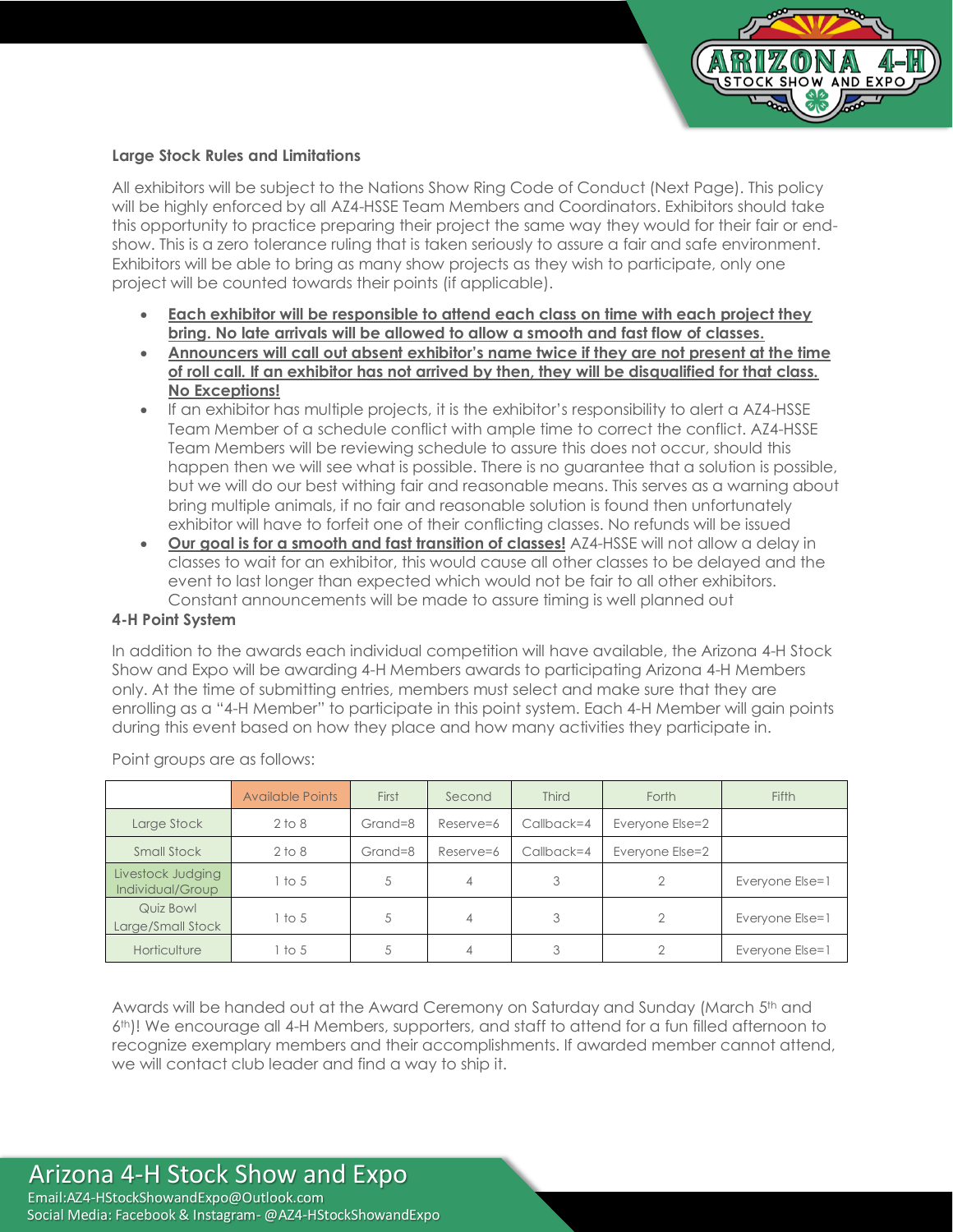

## **National Show Ring Code of Ethics**

This code of ethics applies to anyone exhibiting animals at livestock shows in the United States. It includes Juniors as well as open class exhibitors who compete in structured classes of competition. All classes of livestock offered at the livestock event are included: Cattle (Beef and Dairy), Goats (Angora, Boer, Dairy, Meat, Cashmere), Equine (Donkey, Horses, Mules) Llamas and other specialty animals, Poultry, Rabbits, Sheep, Swine, and any other livestock classes offered. This "National Show Ring Code of Ethics" will be enhanced with additional rules and regulations which individual fairs and livestock shows impose on the local, county, state regional and national levels.

The following practices or procedures are unacceptable and are defined as being deceptive, fraudulent, unethical, and inhumane in the care, fitting, preparation and showing of all classes of livestock. The use of any illegal drugs is prohibited. Legal or illegal substances used to phenotypically alter the appearance of an animal entered in livestock events is prohibited. (See rule #4). Use of illegal drugs is considered a pre-meditated act! Furthermore, any information obtained in the practice of illegal alteration of an animal will be turned over to the proper authorities for criminal prosecution. **THIS IS A ONE STRIKE YOU ARE OUT POLICY**! Exhibitor will forfeit any premium, awards, or auction proceeds and will be prohibited from further competition at shows in the United States as well as being subject to criminal prosecution if proven guilty.

The following is a listing of guidelines all exhibitors must follow to enter livestock at organized competitive events.

- 1. All exhibitors must have viable proof of ownership available to prove length of time animals have been owned. Market animals (Beef, Sheep, Swine, Goats) must be owned and under exhibitor's daily care according to established rules and regulations for the fair or livestock exposition. This also includes all small market animals (rabbit and poultry). The official ownership date is the date shown on the bill of sale, unless the animal was bred by the exhibitor, in which salving or births records must be shown. (Local rules may determine ownership requirements for nonmarket animals). Registered breeding livestock must show the exhibitor as the sole owner of the animal on the breed association paper or certificates.
- 2. No exhibitor may show an animal which has been previously sold at an auction or sale as a market animal through another fair, livestock show, whether or not there is an actual change of ownership (progressive level shows excluded). Any method used to misrepresent the age of an animal for a class in which it is shown is deceptive and considered illegal. Showing an animal for another individual by claiming ownership in order to show in a specific livestock class or event is prohibited. False ownership is illegal.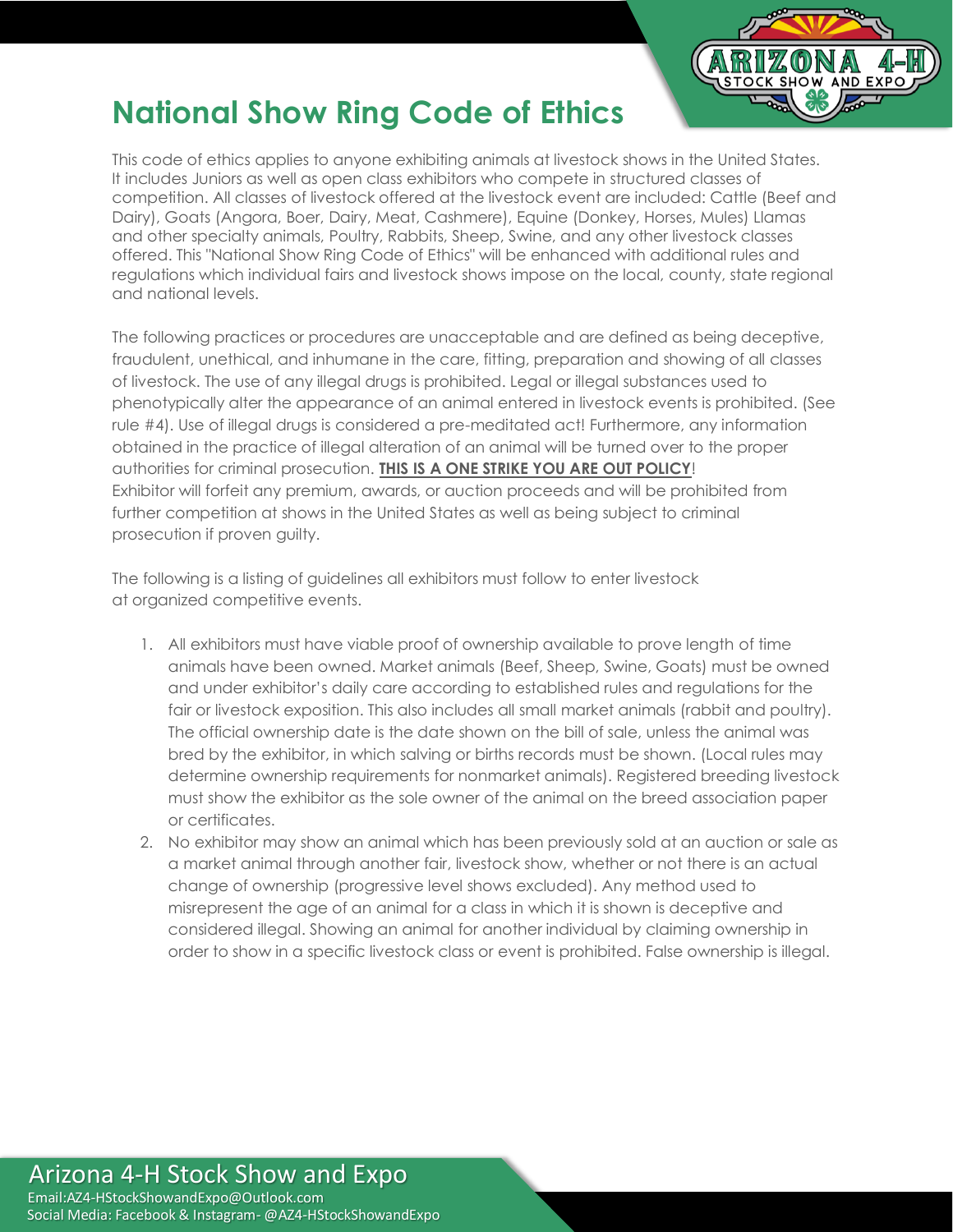

- 3. Junior exhibitions are expected to care for and groom their animals while at the fair or livestock show. (Individual consideration will be given in extenuating circumstances). Adults will not be allowed to physically assist in the preparation of the animal while at the show. Verbal instruction will be allowed, but no physical assistance is permitted. Physical assistance may be rendered by other junior aged members in good standing in the 4-H and FFA programs. Any violations of this rule will result in immediate disqualification from the show.
- 4. Treating an animal internally or externally, with any irritant, counter-irritant, or other substance used to artificially change the conformation or appearance of an animal for show is considered unethical, inhumane and is prohibited. This includes, but is not limited to, the use of graphite powders, hemp, artificial hair coloring, common products such as fly spray, ointment, or liniment used to the point that it is irritating (unless required to reduce edema at time of calving) or similar type products. The use of dyes, spray paint or other artificial coloring which result in altering an animal's true and natural appearance and/or color is prohibited. Adding false hair or hair-like material, fleece or skin at any point, spot, or area of the animal's body is illegal and will result in immediate disqualification. Any liquid or substance not considered, part of an accepted and normal diet for livestock is deemed illegal and inhumane. For example: the use of alcoholic or carbonated beverages as a drench or filler, etc.
- 5. The use of tranquilizers, sedatives, or depressants which alter the physical or physiological state of the animal is illegal. Exceptions to this rule would be a licensed, certified veterinarian's treatment for a recognized disease or injury, or recommendation for tranquilizing breeding animals in heat that might compromise the safety of others. The drugs must be approved by The Food and Drug Administration for use in meat producing animals. All exhibitors shall advise show management of any drugs and/or medication administered to an animal that might be detected at the time of showing or at meat inspection. The name of the drug, its purpose, the person who administered the drug, time and date of administration shall be presented to show management prior to the showing and sale of the animal. Failure to report this information to the show management will result in severe penalty and/or disqualification. Any use of drugs or substances not approved by the Food and Drug Administration is strictly prohibited. All animals entered into livestock competition shall be subject to testing for foreign substances that exceed acceptable levels established by the FDA, FSIS, USDA, or EPA. During the livestock events, in the case of animals requiring treatment, all medications shall be administered by a licensed veterinarian and the livestock show officials shall be notified.
- 6. Surgery, injection, or insertion of foreign material under the skin and/or into the flesh of an animal to change the natural contour, conformation or appearance of an animal's body is illegal. This includes vegetable oil, silicon or any other substance used to alter the shape of the animal. Acceptance practices of physical preparation which are allowed included, clipping of hair, trimming of hooves, dehorning or removal of ancillary teats.